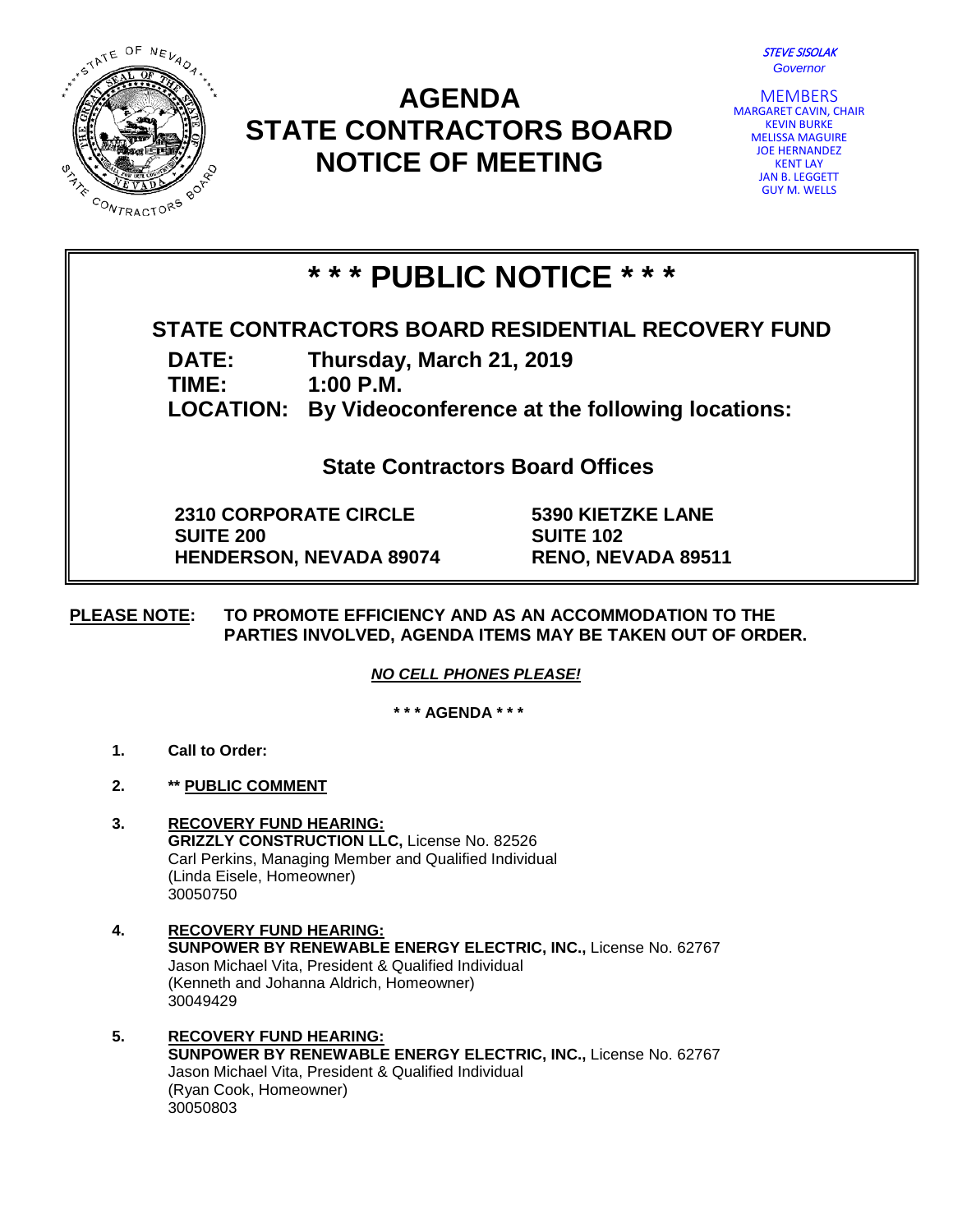#### **6. RECOVERY FUND HEARING:**

**HARD SURFACES, INC.,** License No. 78873 Todd Michael Bull, President and Qualified Individual (Sabrina Druitt, Homeowner) 30049966

#### **7. RECOVERY FUND HEARING: HARD SURFACES, INC.,** License No. 78873 Todd Michael Bull, President and Qualified Individual (David Pietro, Homeowner) 30049089

#### **8. RECOVERY FUND HEARING: HOME MASTERS,** License #46308 Morton Maxwell Winer, President & Qualified Individual Clarence Windel White, Qualified Individual (Lester Keller, Homeowner) 30050480

#### **9. RECOVERY FUND HEARING:**

**HOME MASTERS,** License #46308 Morton Maxwell Winer, President & Qualified Individual Clarence Windel White, Qualified Individual (Linda Pillors, Homeowner) 30050800

#### **10. RECOVERY FUND HEARING:**

**HOME MASTERS,** License #46308 Morton Maxwell Winer, President & Qualified Individual Clarence Windel White, Qualified Individual (Janet Hayes, Homeowner) 30050565

#### **11. RECOVERY FUND HEARING: ROBERT WEINLOOD, LLC, dba HEATING AIR CONDITIONING AND APPLIANCE REPAIR,**

License No. 78391 Robert Ellis Weinlood, Manager and Qualified Individual (Anthony Romeo, Homeowner) 30050802

## **12. RECOVERY FUND HEARING:**

**ERUS BUILDERS LLC dba ERUS ENERGY,** License No. 78524 James Brian Holt, Managing Member and Qualified Individual (Raymond Haldeman, Homeowner) 30049357

### **13. RECOVERY FUND HEARING:**

**MELTON LLC,** License No. 81204 Donald Duane Melton, Manager and Qualified Individual Susan Marie Melton, Manager (Joshua Treganowan, Homeowner) 30049965